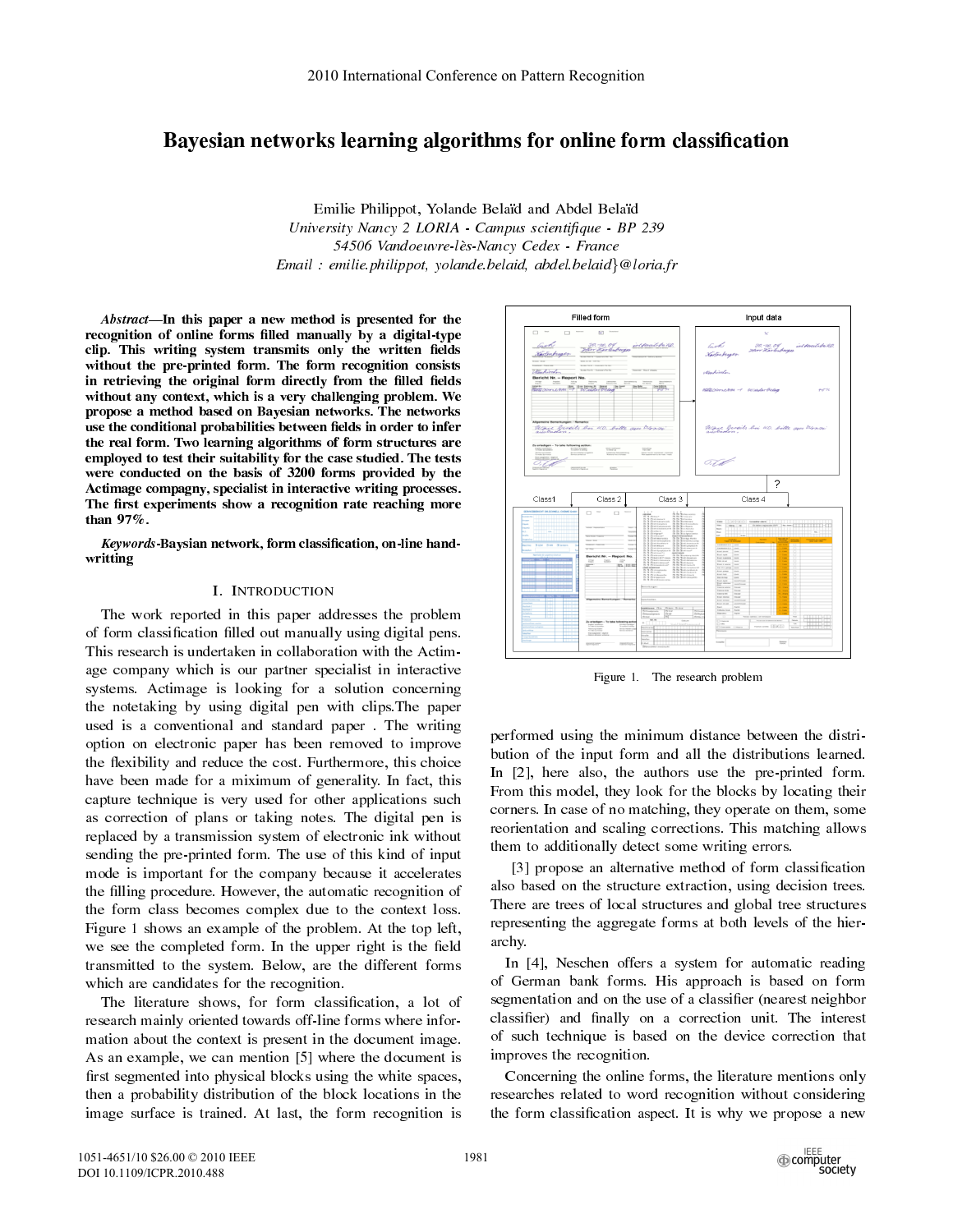approach for the online form classification. However, we can inspire ourselves work on segmentation into blocks, matching fields and probability distribution for this classification.

In [6], an approach is proposed for online multi-strokes composite sketchy shape recognition. A classifier using a double-level Bayesian networks is designed to model the intrinsic temporal orders among the strokes effectively, where a sketchy shape is modeled. The drawing-style tree is then adopted to capture the users' accustomed drawing styles and simplify the training and recognition of Bayesian network classifier.

The authors consider here [7] the task of structured document classification. They propose a generative model able to handle both structure and content which is based on Bayesian networks. They then show how to transform this generative model into a discriminant classifier using the method of Fisher kernel. The model is finally extended for dealing with different types of content information (here text and images).

The paper is organised as follows: first, section II describes the proposed approach with the different phases concerning the field extraction, the Bayesian network training and form recognition. In section III, the first results will be presented before we conclude in the last section.

# II. THE SYSTEM OVERVIEW

The approach is partly based on the observation that there are dependencies between fields in a form and between fields and the form. For example, boxes representing "Mrs.", "Mr." and "Miss" in the address area of a form are never checked simultaneously; the presence of a customer identification number implies the absence of customer identify.

Figure 2 shows a dependency example that may exist for the address area. Links and probabilities are used to locate and quantify the dependencies that exist between fields themselves and between the fields and the class. For example, the city field depends on the field zip code. The table in the lower right corner shows that if the *zip code* is filled, the probability will reach 0.7 meaning that the city field will also be filled. Conversely, if the *zip code* field is empty, this means that city field will be also empty with a probability reaching 0.8.



Figure 2. Example of Bayesian network for the address area of a form

Furthermore, the system can have several artefacts that complicate the interpretation task. The data, which is produced by a list of drawn strokes, can be incomplete, ambiguous and can overlap fields. Considering these artefacts, we opted for the use of Bayesian networks because they allow us a qualitative and quantitative dependencies and uncertainty managing. We use a hierarchical approach considering the Bayesian networks by areas of interest, from local blocks (address client, agency information, etc.) until global form. We chose to divide each form into 3 areas of interest corresponding respectively to the heading, the body and to the footer area. These zones cover the three parts usually present in the forms such as the identification area, the filling area and the validation area. This network hierarchy offers some advantages : the reduction of the number of variables trained ; several forms areas can be represtented by the same network ; only affected areas must be re-trained.

Once the Bayesian networks representing the form areas are learned, they are gathered to train a Bayesian network for the classification of the entire form.

Each form class is represented by a model. It is a list of fields where each one is represented by its bounding box, its type (checkbox, string, number, etc.) and the area to which it belongs. We use an XML format to describe the model. This model will serve as a basis for the field extraction.

# A. Field extraction

Fields are written by hand using the digit pen. They are represented by a list of strokes composed each one by a list of 2D points in the surface of the form. The system proceeds to the field extraction in two phases. First, the stroke point coordinates are compared to those of the field bounding boxes in the model form. Then, if a majority of them (fixed experimentally to 85%) belongs to the bounding box of a model field, we consider that the field is filled. Once all the strokes are treated, if 20% of them have not been matched, the tested model is excluded.

Figure 3 shows an example of different possibilities of stroke interpretation for the single word "Jean Claude" depending on the context. In case (1), the text is associated with two checkboxes and a text field. In case (2), the strokes are associated with two different text fields. Case (3), which corresponds to the reality, shows that the stroke exceeds the scope which is too small. The challenge will therefore lie to find form initially completed even if the stropkes do not correspond fully to the fields of the latter.



Figure 3. Interpretation example of strokes according to the context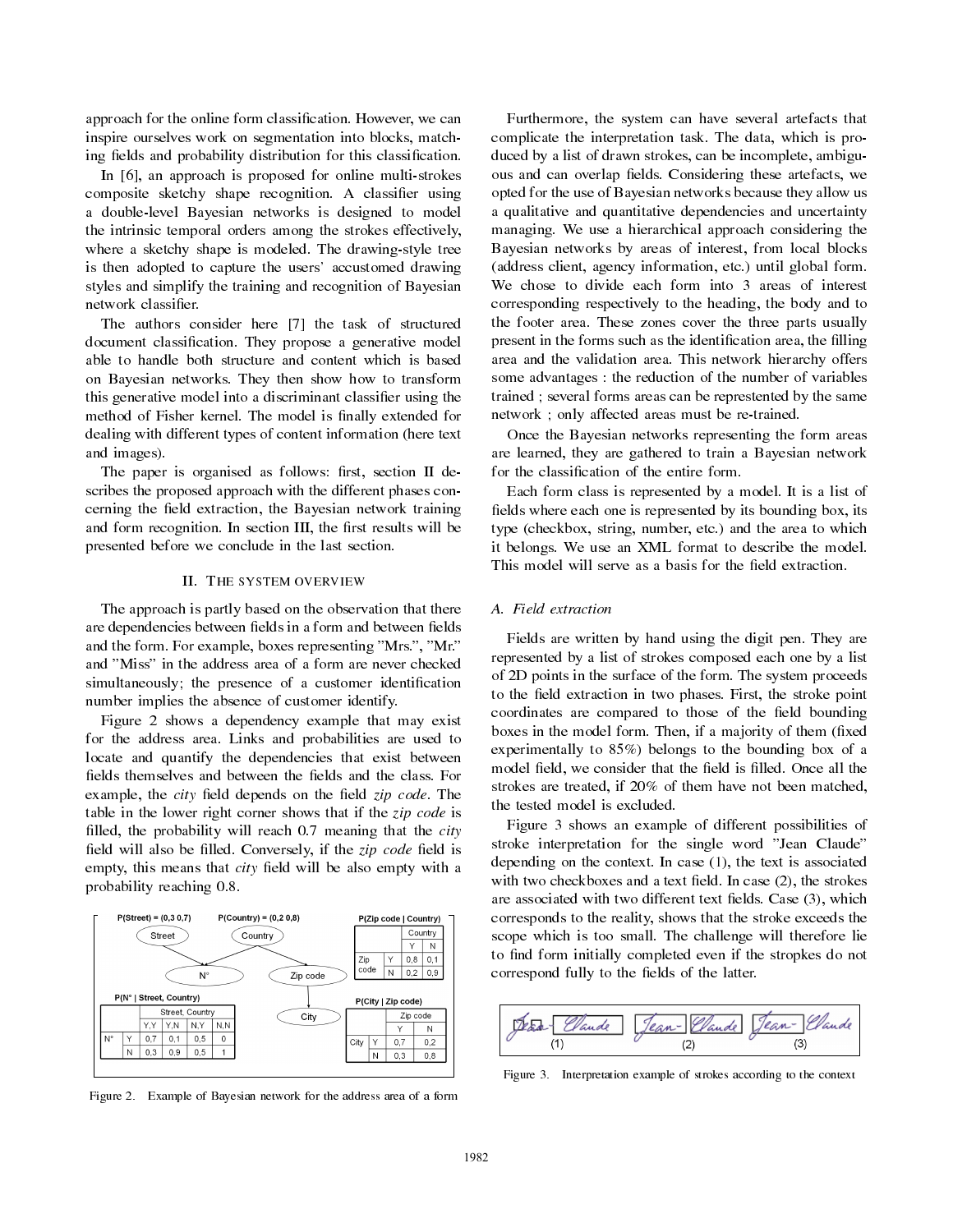# B. Bayesian network Training

The training takes place in two stages. First, the main areas corresponding to the most important sub-structures of the form are identified manually and presented to the system to initiate the Bayesian networks accordingly. Then, the training is continued for the entire form.

For area training, a fully connected graph is constructed from the list of its fields. This constitutes as a basis for the training of the Bayesian network structure of this area. The fields represent nodes in the graph. Within each node, there is a probability distribution qualifying in a quantitative manner the interaction between nodes. The arcs represent the dependency between fields. We use two different algorithms for structure training, PC and MWST [1] in order to test which of the two is best suited to our problem. The PC algorithm consists in testing the conditional independence between variables to generate a graph representing them. The MWST algorithm is an algorithm for finding tree of maximum weight. To each arc is assigned a weight. Then, we seek the tree of maximum weight.

Once the Bayesian networks is trained for all the areas of the form with particular distribution probabilities, the training is enlarged to the entire form by gathering the different Bayesian networks. We apply the PC algorithm and MWST in order to determine the structure of the global network. The global network is the network that summarizes the relationships between areas representing all classes of forms. Figure 4 shows an example of a global network obtained from the classification of two form classes. It is observed that certain areas may refer to two separate forms.



Figure 4. Example of global Bayesian network allowing classification for forms of classes A and T

## C. Recognition

Recognition takes place in several stages. First, as in the training field, fields are first extracted by matching the strokes with the form field models. Then, for each area, a belonging probability is performed, i.e the probability that the extracted fields belong to a given area using the networks for defined areas. Finally, the different probabilities obtained are used to constitute the form's class with the global network.

## III. EXPERIMENTS

We experimented a database provided by the Actimage company. Currently, we have limited our experiments to 4 classes in order to restrict the run time and validate our approach. Subsequently, this number will be increased for more experiments the closest possible to the industrial operating environment. These four classes of forms are presented in Figure 1 and contain 800 samples per class. 600 forms are used for training and 200 for recognition tests using a cross validation method. Each network is trained on 4 different learning bases extracted from 3200 forms in the initial sample. The tests were performed in Matlab using the BNT toolbox [8].

| Class | Algo        | Heading | Body  | Footer | Global |
|-------|-------------|---------|-------|--------|--------|
|       | $_{\rm PC}$ | 99.38   | 98.5  | 99.25  | 96.88  |
|       | MWST        | 61.06   | 91.53 | 77.63  | 98.83  |
| 2     | PС          | 99.7    | 66.88 | 98.5   | 91.8   |
|       | MWST        | 58.02   | 87.79 | 41,96  | 98.63  |
| 3     | PС          | 0.13    | 89.13 | 2,25   | 98.75  |
|       | MWST        | 57.93   | 92.47 | 53.81  | 96.25  |
| 4     | PC          | 99.02   | 99.21 | 0.13   | 75.63  |
|       | MWST        | 61.12   | 86.67 | 26,42  | 97.88  |
| Avg   | РC          | 74.56   | 96.63 | 50.03  | 90.76  |
|       | MWST        | 59.53   | 89.61 | 49.95  | 97.89  |

Table I RECALL (IN %)

| Class | Algo | Heading | Body  | Footer | Global |
|-------|------|---------|-------|--------|--------|
|       | PС   | 56.68   | 98.5  | 37.62  | 80.2   |
|       | MWST | 74.5    | 89.75 | 50.38  | 98.62  |
| 2     | PC   | 83.86   | 66.88 | 74.7   | 99.6   |
|       | MWST | 74.88   | 87.25 | 50.12  | 98.25  |
| 3     | РC   | 25      | 89.23 | 0.5    | 95.98  |
|       | MWST | 74.5    | 90.75 | 50.5   | 95.96  |
| 4     | PC   | 97.66   | 98.88 | 0.13   | 98.77  |
|       | MWST | 74.5    | 85.75 | 49.12  | 97.53  |
| Avg   | PС   | 65.8    | 88.37 | 28,23  | 93.9   |
|       | MWST | 74.6    | 88.37 | 50.03  | 97.59  |

Table II PRECISION (IN  $\%$ )

From a global view the results presented in Tables I and II are encouraging. Using the algorithm MWST we get a global recognition rate of 97.89 %. The PC algorithm gives a recognition rate of overall 90.76 %. Regarding the results on form regions, the algorithm MWST gives more homogeneous results than the PC algorithm. Indeed, the recognition rate and accuracy are constant whatever the basis of learning. However, the PC algorithm can achieve very good results in certain areas. This can be helpful in cases where a form is completed in several stages with intermediate treatment between each of these steps.

For the PC algorithm, we note that the accuracy rate of class 1 which is only 80.2% for the global recognition, is due to the complexity of its structure. Indeed, its fields are